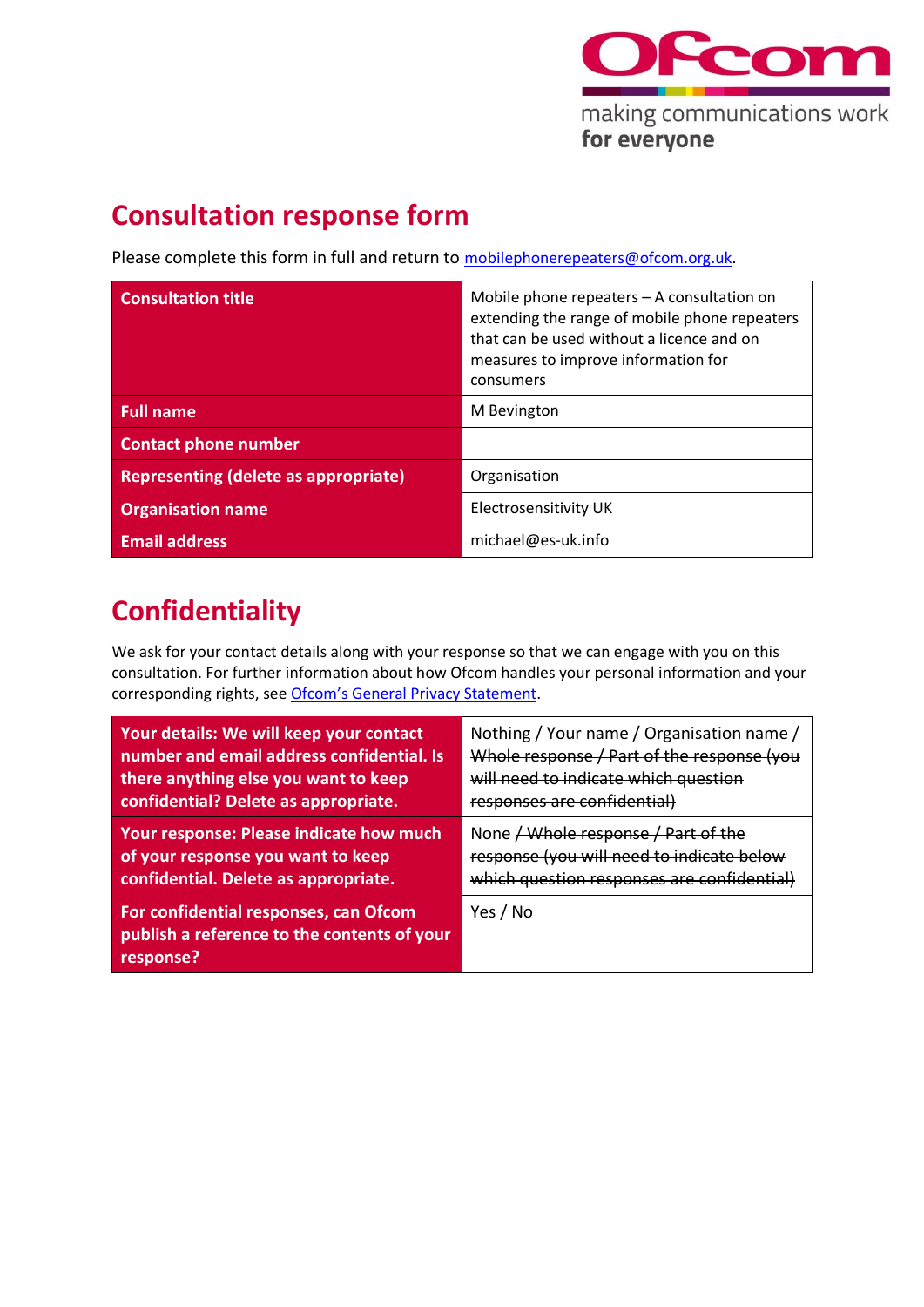## **Your response**

| <b>Question</b>                                                                                                                                                                                                                                                                                                   | Your response                                                                                                                                                                                                                                                                                                                                                                                                               |
|-------------------------------------------------------------------------------------------------------------------------------------------------------------------------------------------------------------------------------------------------------------------------------------------------------------------|-----------------------------------------------------------------------------------------------------------------------------------------------------------------------------------------------------------------------------------------------------------------------------------------------------------------------------------------------------------------------------------------------------------------------------|
| <b>Question 1: Do you agree that Ofcom should</b><br>consider working with relevant industry<br>partners to develop a voluntary testing<br>standard, and publishing a list on our website<br>of static indoor mobile phone repeaters that<br>comply with our licence exemption<br>requirements?                   | Confidential? $-\frac{\gamma}{\gamma}N$<br>Ofcom should adopt a testing standard which<br>authorises only mobile phone repeaters which<br>do not transmit out of the particular home or<br>building in which they are located. It is<br>unacceptable for the health of people in<br>adjoining homes and buildings to be harmed by<br>high levels of radiofrequency radiation from<br>someone else's mobile phone repeaters. |
| Question 2: Do you agree that we should<br>modify IR 2102.1 to allow for 'provider<br>specific' mobile phone repeaters? If you do<br>not agree, please explain your reasons.                                                                                                                                      | Confidential? $-\frac{4}{10}$ N<br>As in the answer to question 1, Ofcom should<br>ensure the safety of mobile phone repeaters by<br>not authorising any mobile phone repeaters<br>which emit radiofrequency radiation at levels<br>above international non-thermal guidelines<br>(such as Bioinitiative, EUROPAEM, IGNIR,<br>Seletun).                                                                                     |
| Question 3: Do you agree that we should make<br>'multi-operator' mobile phone repeaters<br>complying with the technical requirements<br>outlined above (and set out in the draft UK<br>Radio Interface Requirement IR 2102.3 at<br>Annex A3) licence exempt? If you do not<br>agree, please explain your reasons. | Confidential? $-\frac{Y}{I}N$<br>As in the answer to question 2, Ofcom has a<br>duty under the Health and Safety Act 1974 and<br>the Equality Act 2010 to ensure the safety of all<br>people in the UK by not authorising any mobile<br>phone repeaters which emit radiofrequency<br>radiation at levels above international non-<br>thermal guidelines (such as Bioinitiative,<br>EUROPAEM, IGNIR, Seletun).               |
| <b>Question 4: Do you agree with our provisional</b><br>view as set out in paragraph 3.48 above? If<br>you do not agree, please explain why you<br>think the requirement is not necessary.                                                                                                                        | Confidential? $-\frac{\gamma}{\gamma}N$<br>If operators soon cease provision for 2G and<br>3G, then only 4G and 5G will be available.                                                                                                                                                                                                                                                                                       |
| Question 5: Do you agree that it would not be<br>appropriate to allow the use of licence-exempt<br>repeaters in the 2.6 GHz band? If you do not<br>agree, please explain your reasons.                                                                                                                            | Confidential? $-\frac{Y}{I}N$<br>As in the answer to questions 2 and 3, Ofcom<br>has a duty under the Health and Safety Act<br>1974 and the Equality Act 2010 to ensure the<br>safety of all people in the UK by not authorising<br>any mobile phone repeaters which emit                                                                                                                                                   |